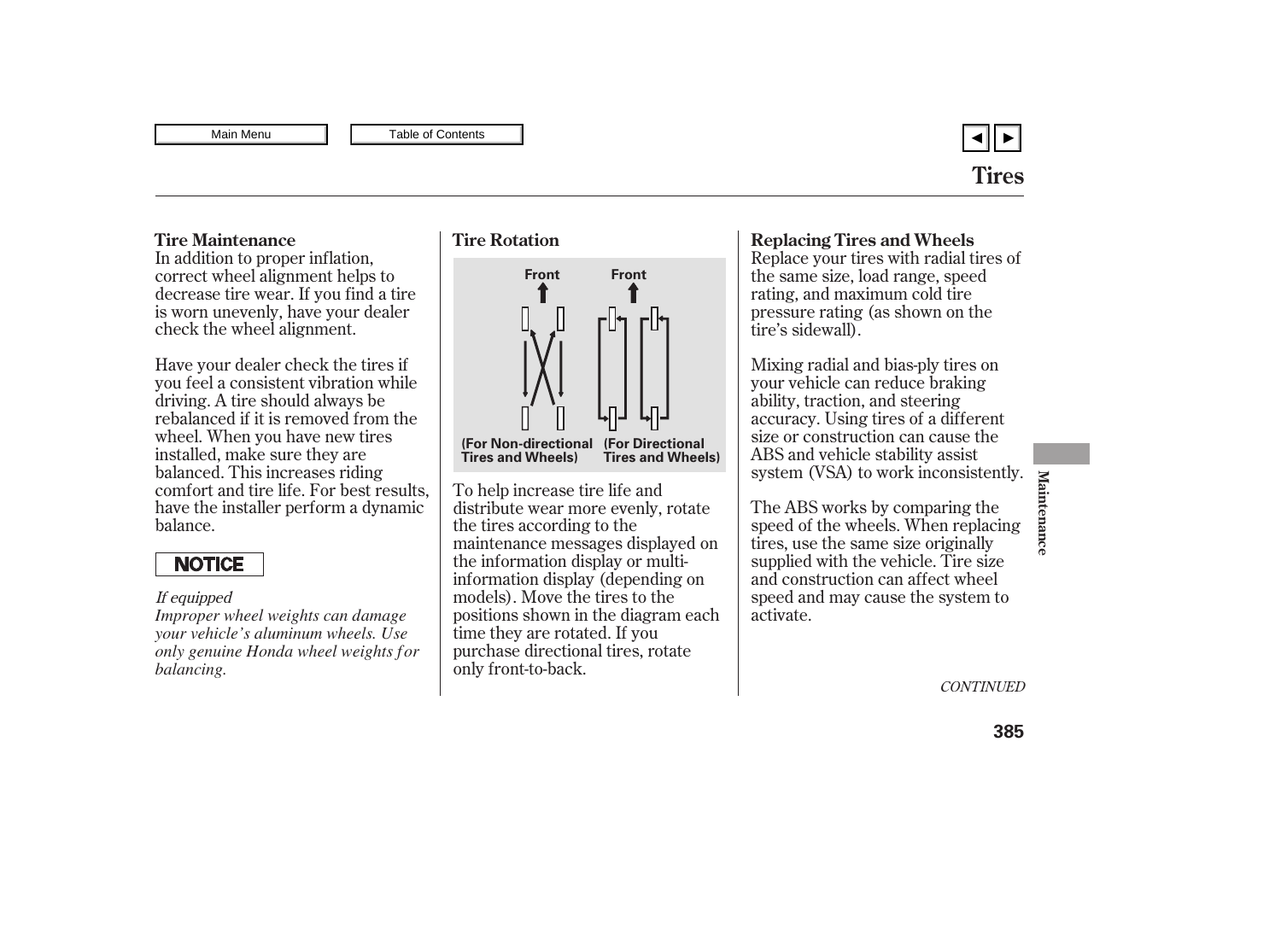

## **Tires**

It is best to replace all four tires at the same time. If that is not possible or necessary, replace the two front tires or two rear tires as a pair. Replacing just one tire can seriously affect your vehicle's handling.

If you ever replace a wheel, make sure the new one matches the specifications of the original.

Replacement wheels are available at your dealer.

## **A WARNING**

Installing improper tires on your vehicle can affect handling and stability. This can cause a crash in which you can be seriously hurt or killed.

Always use the size and type of tires recommended in this owner's manual.

Wheels: All models except U.S. Touring Wheel and Tire Specifications Vinter Driving 16 x 7J (TPMS)

U.S. Touring model 225 x 460A (TPMS&PAX)

Tires: All models except U.S. Touring 235/65R16 103T

U.S. Touring model 235-710R460A 104T (PAX)

See page 426 for information about DOT Tire Quality Grading, and page [428](#page-6-0) for tire size and labeling information.

Tires marked " $M + S$ " or "All Season'' on the sidewall have an allweather tread design suitable for most winter driving conditions.

For the best performance in snowy or icy conditions, you should install snow tires or tire chains. They may be required by local laws under certain conditions.

### **Snow Tires**

If you mount snow tires on your vehicle, make sure they are radial tires of the same size and load range as the original tires. Mount snow tires on all four wheels. The traction provided by snow tires on dry roads may be lower than your original tires. Check with the tire dealer for maximum speed recommendations.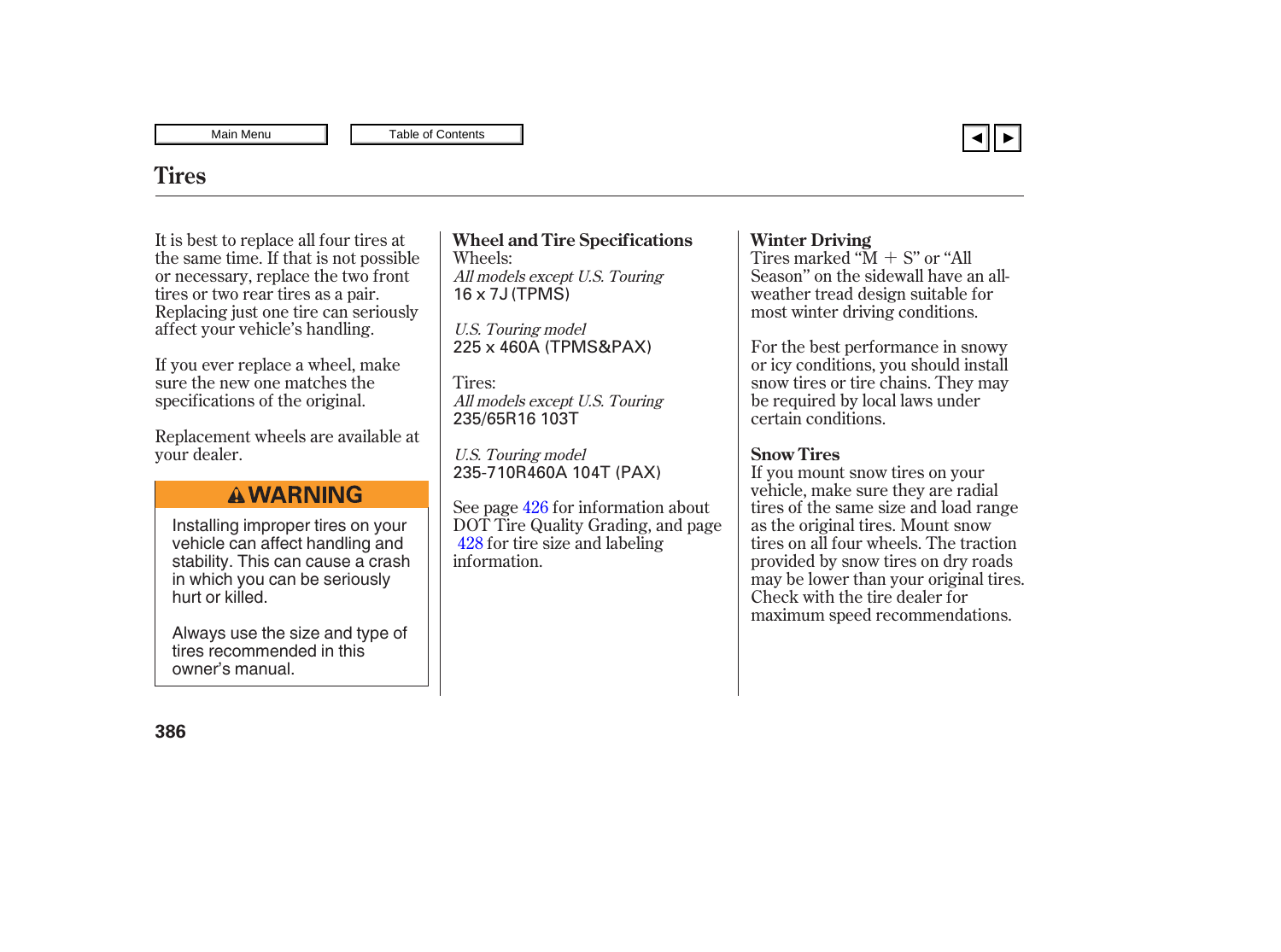

### <span id="page-2-0"></span>**Tire Chains**

Mount tire chains on your tires when required by driving conditions or local laws. Install them only on the front tires.

Because your vehicle has limited tire clearance, Honda strongly recommends using the chains listed below.

Link-type: SCC Quick Grip QG1142 Cable-type: SCC SC Cable SC1042 All except U.S. Touring model

Link-type: Laclede # 1142 Cable-type: SCC SC Cable SC1042 U.S. Touring model

Tire chains cannot be used with a flat front tire. If a front tire goes flat when a tire chain is installed on it, remove the chain, and follow the precautions described under Michelin PAX System (see page ). [392](#page-0-0)

The previously listed chains are the only ones that have been approved by Honda for use on your vehicle. Since Honda cannot test all chains, you must be personally responsible for proper selection, installation, and use of tire chains.

These chains are available at many auto supply stores. For a complete list of stores, visit the SCC website at www.scc-chain.com. When installing chains, follow the manufacturer's instructions, and mount them as tightly as you can. Drive slowly with chains installed.

When installing cables, follow the manufacturer's instructions, and mount them as tight as you can. Make sure they are not contacting the brake lines or suspension. Drive slowly with them installed. If you hear them coming into contact with the body or chassis, stop and investigate. Remove them as soon as you begin driving on cleared roads.

# **A WARNING**

Using the wrong chains, or not properly installing chains, can damage the brake lines and cause a crash in which you can be seriously injured or killed.

Follow all instructions in this owner's manual regarding the selection and use of tire chains.

**CONTINUED**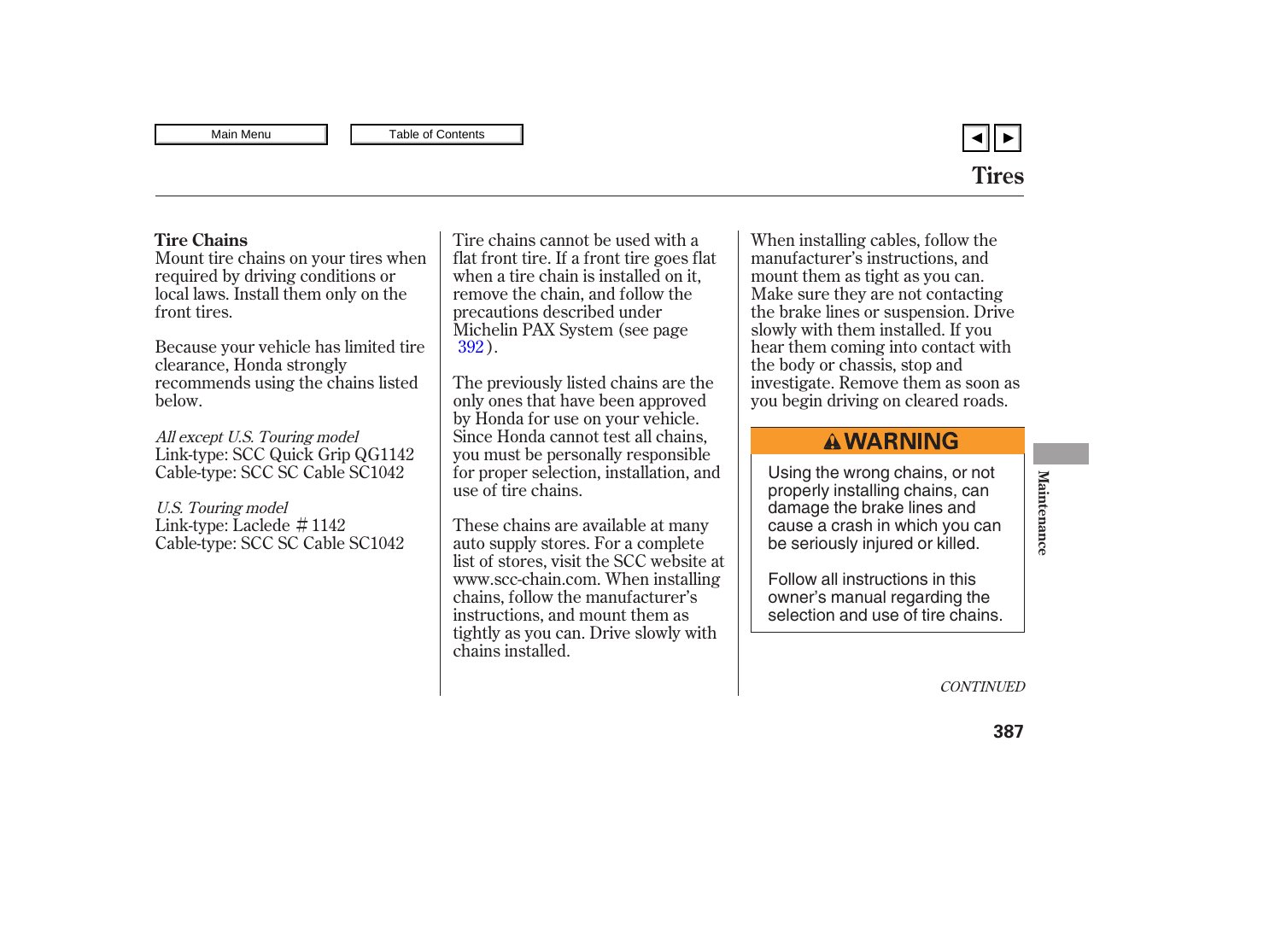

## **Tires**

If you ever hear the chains contacting the body or chassis, stop and investigate. If the chains have loosened, retighten them. Make sure they do not contact the brake lines or suspension.

Remove the chains as soon as you begin driving on cleared roads.

### **Michelin PAX System**

Your vehicle is equipped with the Michelin PAX system which, together with the tire pressure monitoring system (TPMS), enables you to continue driving even if one or more of your tires loses its pressure. On U.S. Touring model only

The tires and wheels on your vehicle are specially designed for the PAX system, and the PAX system is specifically designed and fine-tuned for your vehicle.

Because of these reasons, use only the wheels and tires designated in this owner's manual. Never mix PAX system wheels or tires with conventional wheels or tires.

There are no snow tires compatible with the PAX system, and not all tire chains are suitable for use on the PAX system tires. To prevent tire chain damage to the PAX system tires or wheels, ensure that no part of the chain contacts the PAX system.

If you mount snow chains on your tires, use the chains recommended by Honda (see page 387).

Do not replace the PAX system tires and wheels with conventional tires and wheels. Doing so would disable the PAX system and the tire pressure monitoring system (TPMS), and may void your new vehicle warranty.

#### **Important Precautions**

- Never use a tire repair agent in a PAX system tire, and never repair a PAX system tire by yourself. Repair or replacement must be done by a Honda dealer or an authorized Michelin PAX system dealer.
- If you must continue driving with a flat tire, follow all the procedures and precautions described on page . [392](#page-0-0)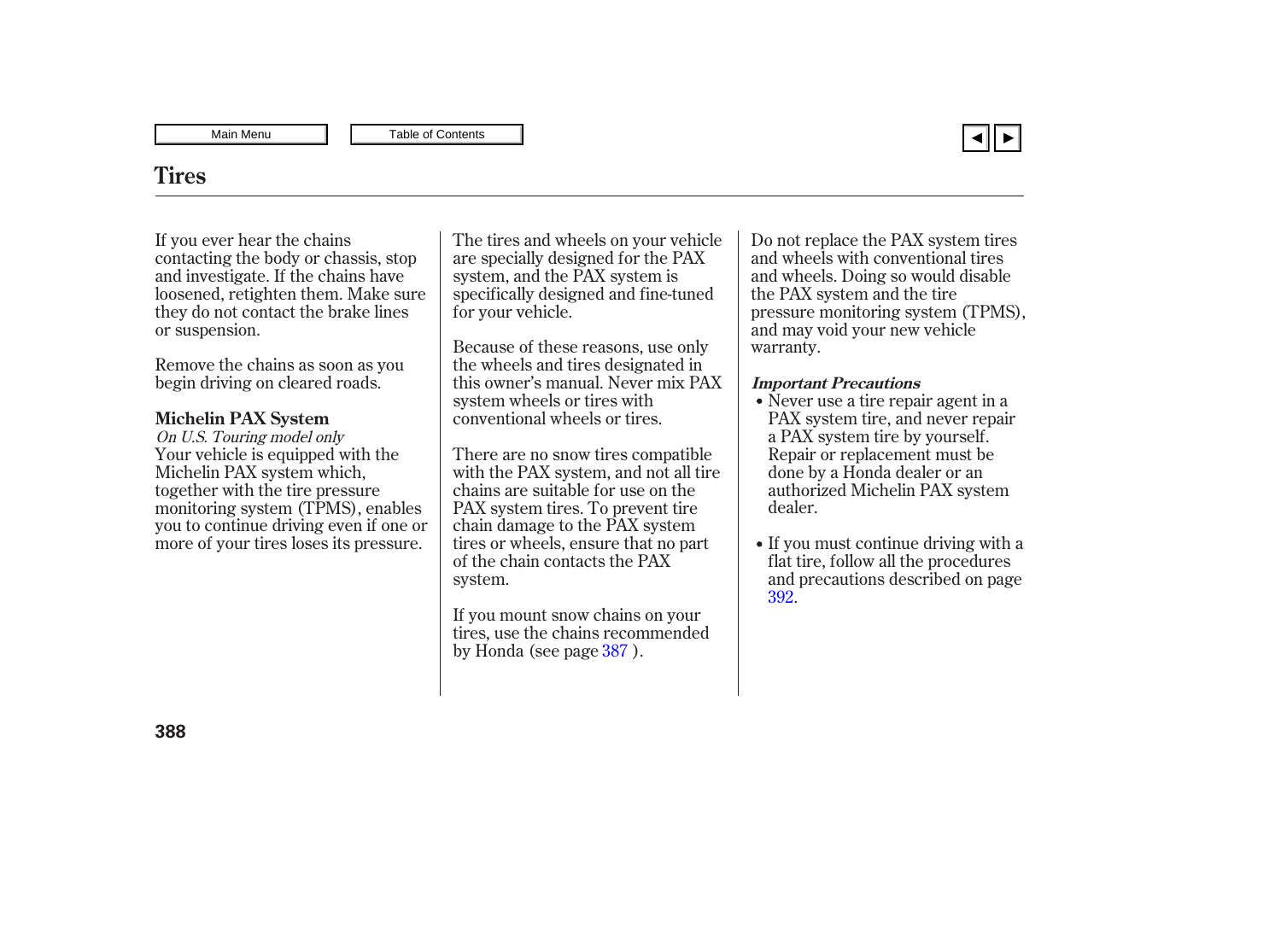▼

<span id="page-4-0"></span>

Check the condition of the battery monthly by looking at the test indicator window. The label on the battery explains the test indicator's colors.

Check the terminals for corrosion (a white or yellowish powder). To remove it, cover the terminals with a solution of baking soda and water. It will bubble up and turn brown. When this stops, wash it off with plain water. Dry off the battery with a cloth or paper towel. Coat the terminals with grease to help prevent future corrosion.

If additional battery maintenance is needed, see your dealer or a qualified technician.

**WARNING:** Battery posts, terminals, and related accessories contain lead and lead compounds. **Wash your hands after handling.**

the negative  $(-)$  cable first, and If you need to connect the battery to a charger, disconnect both cables to prevent damaging your vehicle's electrical system. Always disconnect reconnect it last.

# **AWARNING**

The battery gives off explosive hydrogen gas during normal operation.

A spark or flame can cause the battery to explode with enough force to kill or seriously hurt you.

Wear protective clothing and a face shield, or have a skilled technician do the battery maintenance.